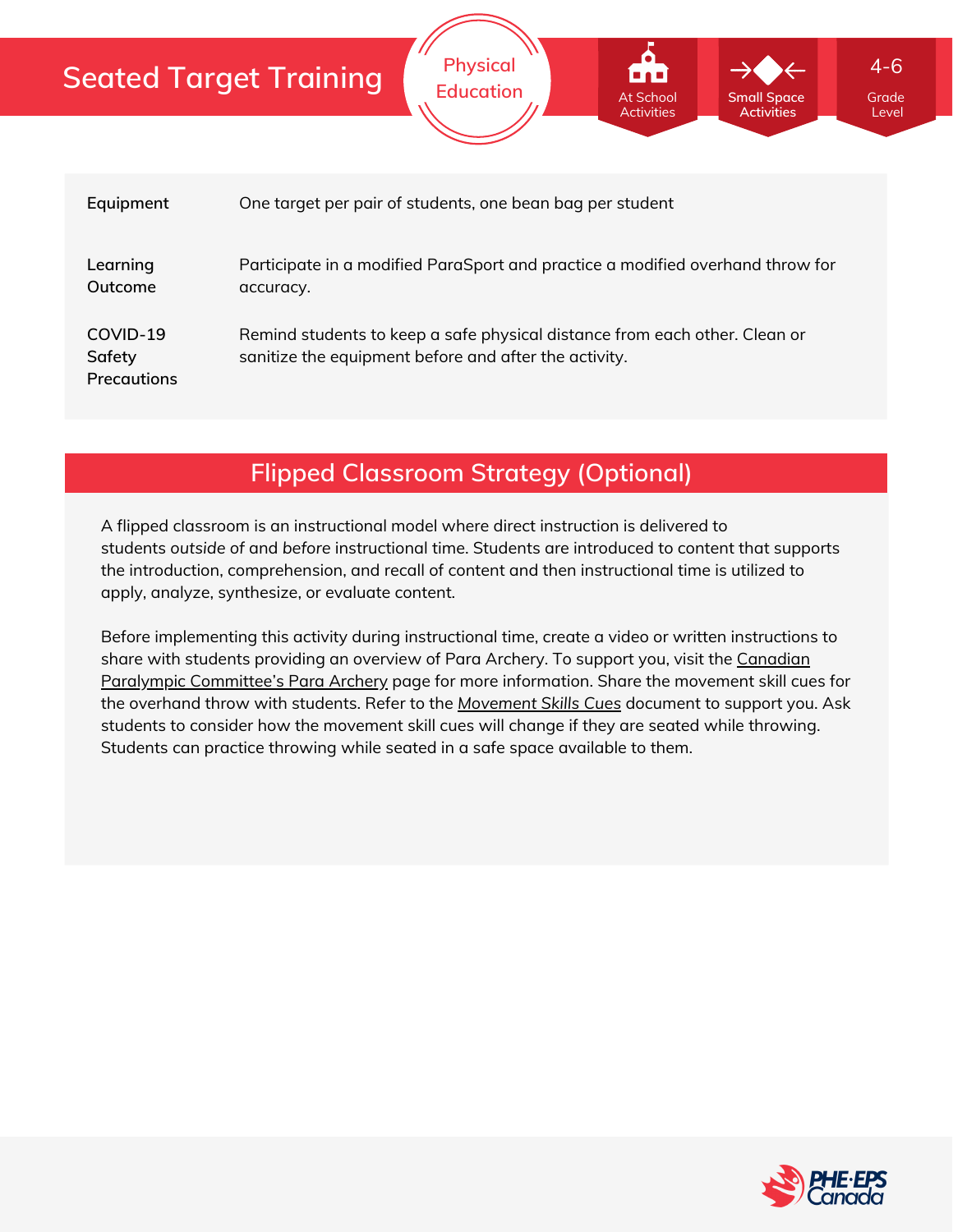

## **Activity Description**

Set up different targets around the playing area so that there is a target for every pair of students. If possible, place bullseye targets on the walls with different points for each ring of the bullseye. If use of walls is not possible, place bullseye targets on pylons.

If utilizing a flipped classroom approach, ask students to consider what they learned or reviewed before the activity while participating in the activity. If not utilizing a flipped classroom approach, provide students with an overview of Para Archery. To support you, visit the Canadian Paralympic [Committee's](https://paralympic.ca/paralympic-sports/para-archery) Para Archery page for more information. Share the movement skill cues for the overhand throw with students. Refer to the *[Movement](https://phecanada.ca/sites/default/files/content/docs/Home%20Learning%20Resource/Movement%20Cues/Movement%20Skills%20Cues%201.pdf) Skills Cues* document to support you. Ask students to consider how the movement skill cues will change if they are seated while throwing.

Divide students into pairs and provide each student with a bean bag. Assign each pair to a target and invite each pair to choose a distance to throw from. Explain to students that the throwing distance should both challenge them but also allow them success in throwing for accuracy. Students takes turns throwing their bean bag three times in a row at the target from a seated position on the ground.

Students collect their own bean bags after each throw and keep track of their scores. As a group, decide how many rounds each pair of students will throw before ending the game and rotating to a new target. Targets can be set up at different heights or in different ways to challenge students as they rotate to new targets.



Level

4-6

**Small Space Activities**

At School Activities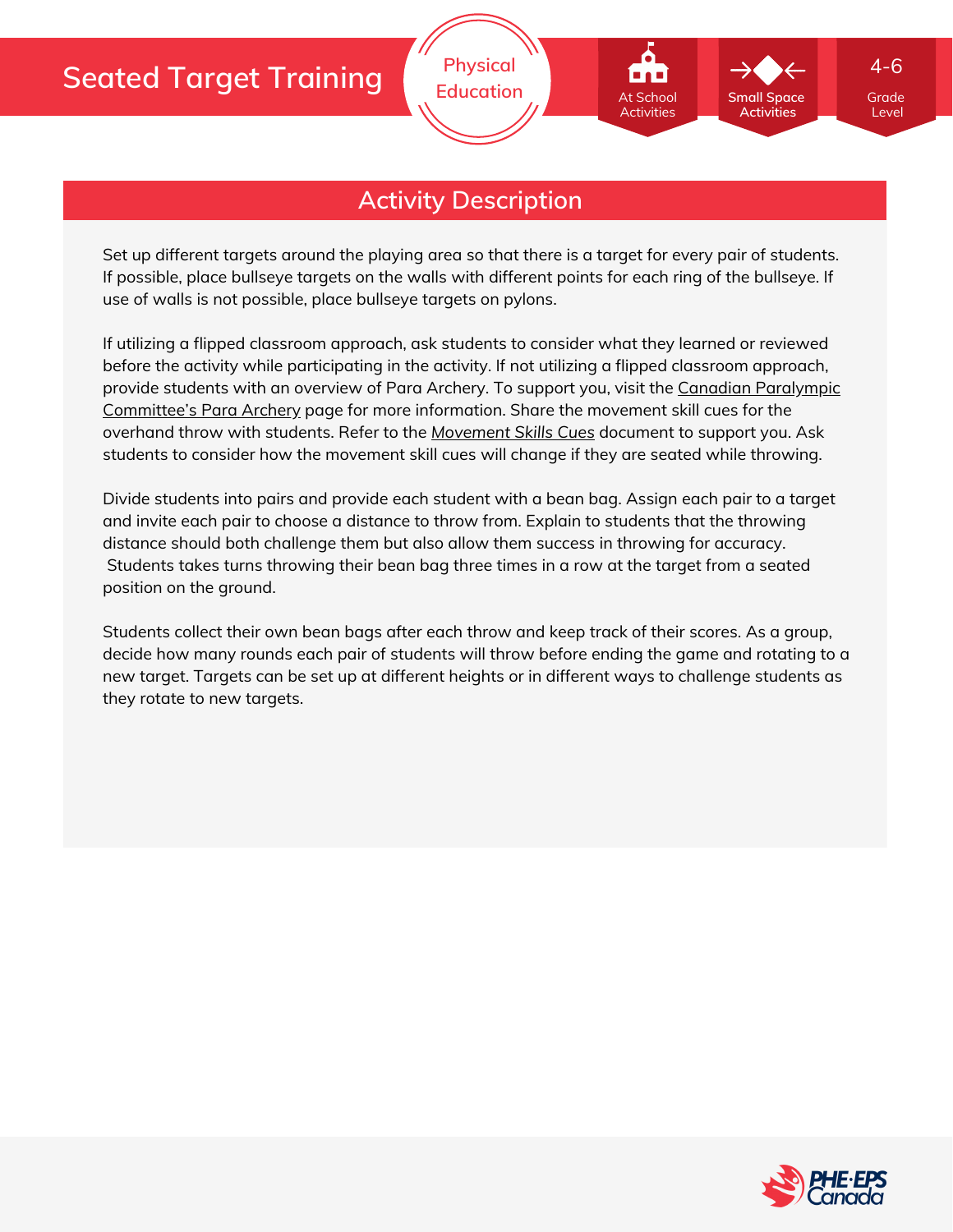**Physical Education Grade At School Grade** Small Space Grade

At School Activities

Level

4-6

**Small Space Activities**

Reflection is important to support learning during physical education. Consider asking students the reflection questions below and discuss the answers together.

- *What different things did you have to think about when throwing the bean bag?*
- *How did being seated affect your throw?*

## **Physical Education Competencies Reflection Questions**



# **MOVE**

**Develop psychomotor skills, tactics, and strategies that facilitate a variety of physical activities across diverse environments.**



#### **THINK**

**Develop cognitive skills and strategies for a variety of movement contexts that facilitate critical thinking, decision making, and problem solving.**

**Develop affective skills and strategies that facilitate healthy and safe relationships with themselves, with**



#### **others, and with their environment. ACT**

**FEEL**

**Practice behaviour skills and strategies that facilitate movement competence and confidence.**



## **Inclusion Considerations**

Modifications can be made to a variety of activity components to ensure inclusion. As you plan activities, consider how everyone can be involved and how to modify or adapt the activities to ensure the full inclusion of all. The STEP framework provides modifications to the following activity components space, task, equipment, and people.